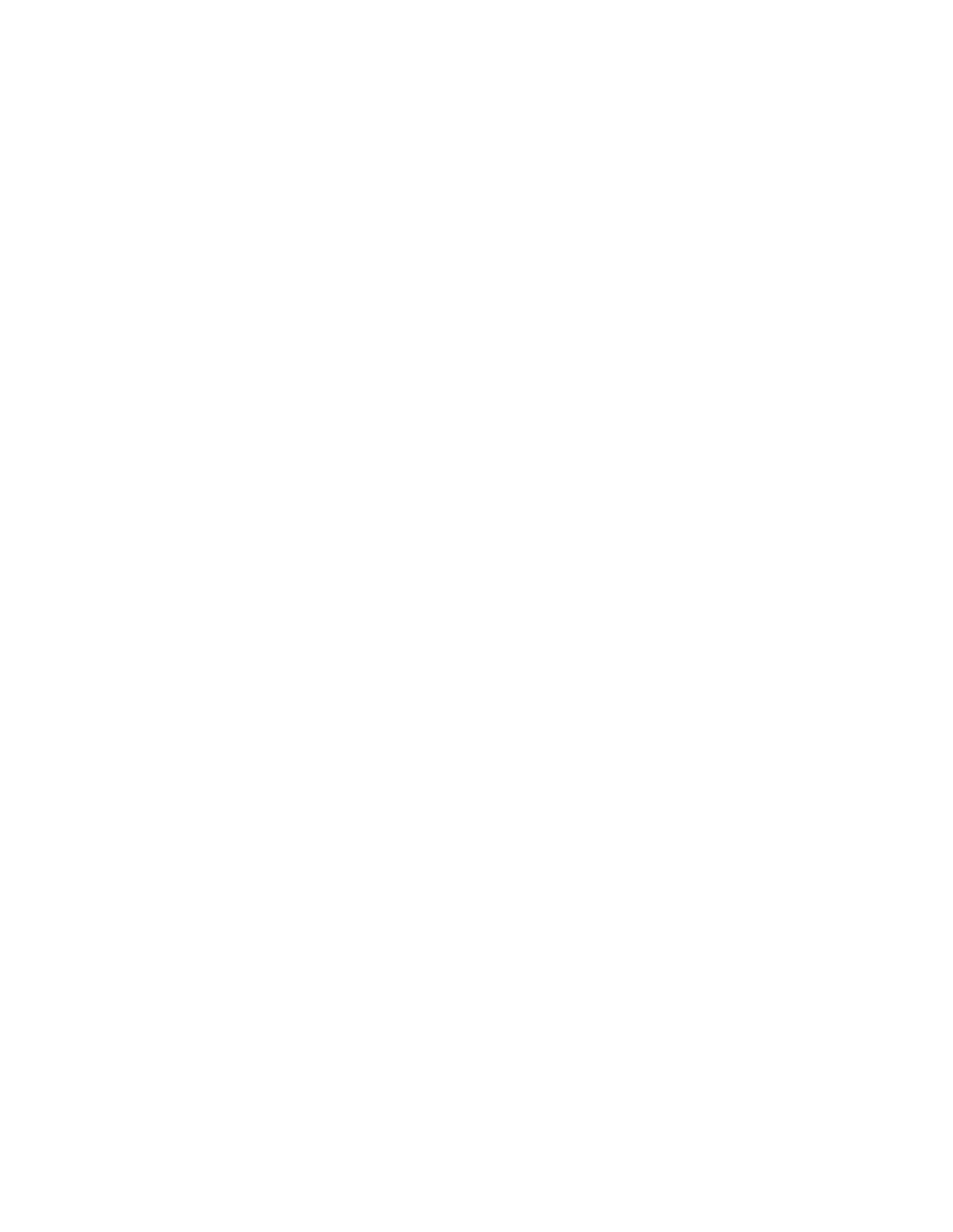# *Introductory notes*

The Equality Act 2010 was introduced fully in April 2011 and there is no longer a requirement that schools should draw up and publish equality schemes or policies. However, it is still good practice for a school to make a statement about the principles according to which it assesses the impact on equality of its policies and practices, and according to which it establishes specific objectives.

We must under the general duty of public sector equality duty, in the exercise of our functions, have due regard to the need to:

- $\triangleright$  Eliminate discrimination, harassment, victimisation and any other conduct that is prohibited under the Act.
- ➢ Advance equality of opportunity between persons who share a relevant protected characteristic and persons who do not share it;
- ➢ Foster good relations between persons who share a relevant protected characteristic and persons who do not share it.

This will apply to all pupils, staff and others using the facilities. We will give relevant and proportionate consideration to the public sector equality duty.

The protected characteristics for the schools provisions are:

- Disability
- Gender reassignment
- Pregnancy and maternity
- Race
- Religion or belief
- Sex
- Sexual orientation
- Age (only applicable to staff, not pupils)
- Marriage and Civil Partnerships (only applicable to staff, not pupils)

Age and marriage and civil partnership are NOT protected characteristics for the schools provisions for pupils.

We will have **due regard** to advancing equality of opportunity including making serious consideration of the need to

- remove or minimise disadvantages suffered by persons who share a relevant protected characteristic that are connected to that characteristic;
- take steps to meet the needs of persons who share a protected characteristic that are different from the needs of persons who do not share it;
- encourage persons who share a relevant protected characteristic to participate in public life or in any activity in which participation by such persons is disproportionately low.

We will take into account the six Brown principles of 'due regard'

- **awareness** all staff know and understand what the law requires
- **timeliness** implications considered before they are implemented
- **rigour** open-minded and rigorous analysis, including parent/pupil voice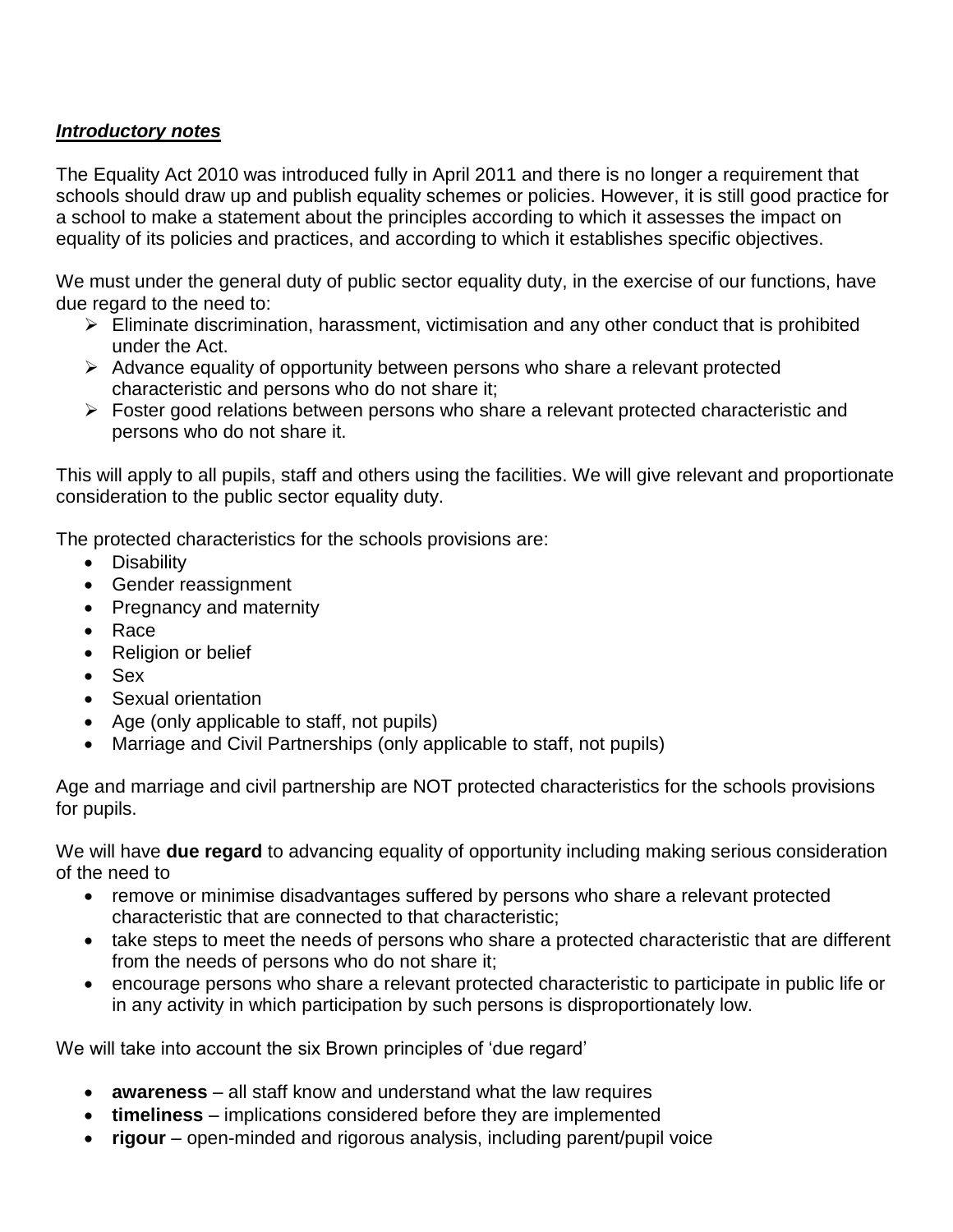- **non-delegation** the PSED cannot be delegated
- **continuous** ongoing all academic year
- **record-keeping** keep notes and records of decisions & meetings

We welcome the opportunity to be transparent and accountable. To this end we fulfil the specific duties of the Act by:

- $\triangleright$  publishing our equality information
- $\triangleright$  publishing our equality objectives We aim to make the information accessible, easy to read and easy to find.

### *Legal framework*

We welcome our duties under the Equality Act 2010 to eliminate discrimination, advance equality of opportunity and foster good relations in relation to age (as appropriate), disability, gender reassignment, marriage and civil partnership, pregnancy and maternity, race, religion or belief, sex and sexual orientation.

We welcome our duty under the Education and Inspections Act 2006 to promote community cohesion.

We recognise these duties are essential to reflect international human rights standards as expressed in the UN Convention on the Rights of the Child, the UN Convention on the Rights of People with Disabilities, and the Human Rights Act 1998 and the Public Sector Equality Duties 2010.

#### *Guiding principles*

In fulfilling the legal obligations cited above, we are guided by nine principles:

Principle 1: All learners are of equal value.

We see all learners and potential learners, and their parents and carers, as of equal value.

Principle 2: We recognise and respect difference.

Treating people equally (Principle 1 above) does not necessarily involve treating them all the same. Our policies, procedures and activities must not discriminate but must nevertheless take account of differences of life-experience, outlook and background, and in the kinds of barrier and disadvantage which people may face.

\*There are some areas where a school with a religious character can make exceptions on some certain prescribed grounds. These are discussed at the end of the document.

Principle 3: We foster positive attitudes and relationships, and a shared sense of cohesion and belonging.

We intend that our policies, procedures and activities should promote:

- positive attitudes towards disabled people, good relations between disabled and nondisabled people, and an absence of harassment of disabled people
- positive interaction, good relations and dialogue between groups and communities different from each other in terms of ethnicity, culture, religious affiliation, national origin or national status, and an absence of prejudicerelated bullying and incidents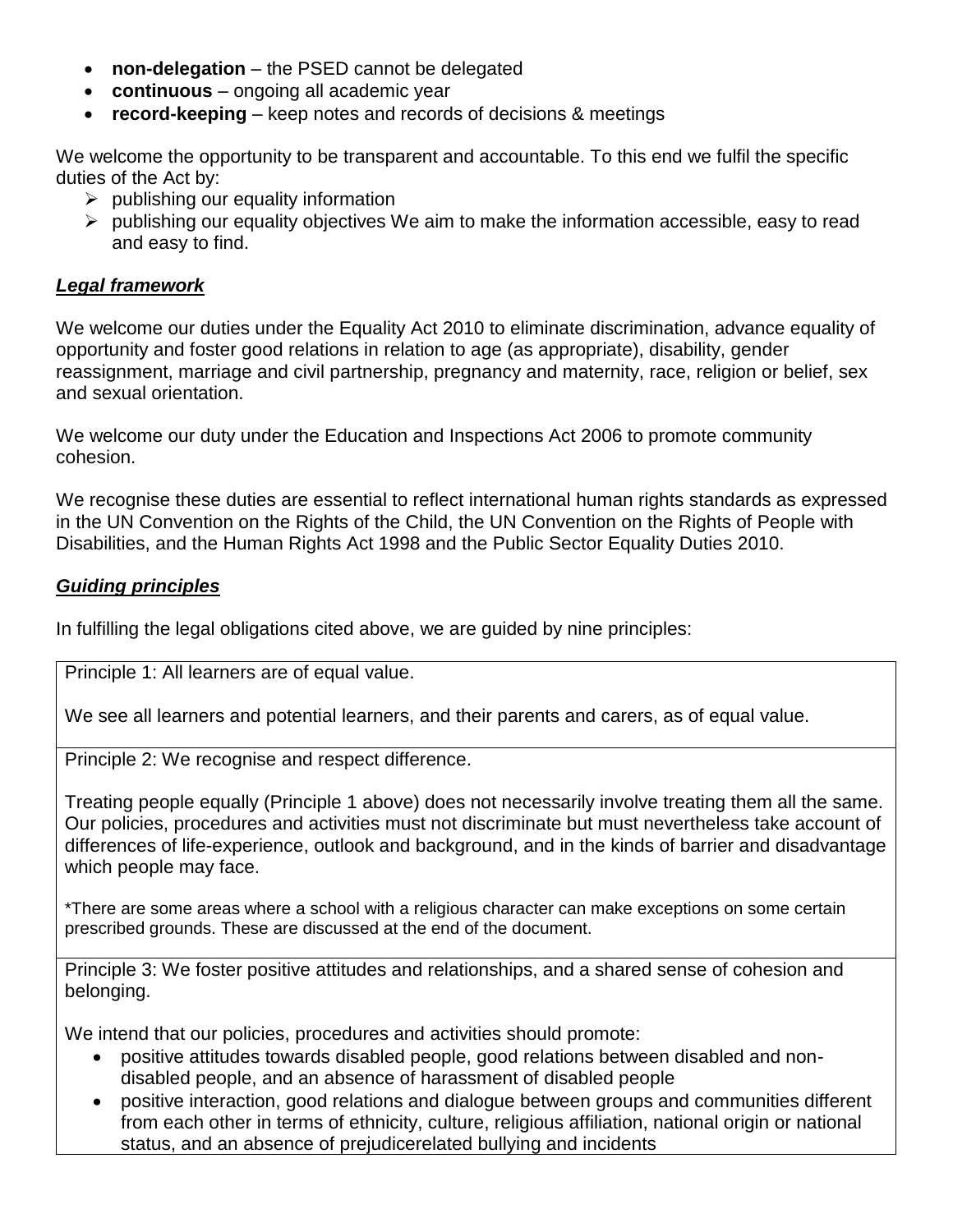- mutual respect and good relations between boys and girls, and women and men, and an absence of sexual, homophobic and transphobic harassment.
- positive attitudes and understanding of those women pregnant or during maternity.

# **Principle 4: We observe good equalities practice in staff recruitment, retention and development**

We ensure that policies and procedures should benefit all employees and potential employees, for example in recruitment and promotion, and in continuing professional development.

\*There are some areas where a school with a religious character can make exceptions on some certain prescribed grounds. These are discussed at the end of the document.

# **Principle 5: We aim to reduce and remove inequalities and barriers that already exist**

In addition to avoiding or minimising possible negative impacts of our policies, we take opportunities to maximise positive impacts by reducing and removing inequalities and barriers that may already exist.

# **Principle 6: We consult and involve widely**

People affected by a policy or activity should be consulted and involved in the design of new policies, and in the review of existing ones. We consult and involve all sectors of the school community.

# **Principle 7: Society as a whole should benefit**

We intend that our policies and activities should benefit society as a whole, both locally and nationally, by fostering greater social cohesion, and greater participation in public life.

# **Principle 8: We base our practices on sound evidence**

We maintain and publish quantitative and qualitative information about our progress towards greater equality.

#### **Principle 9: Objectives**

Every four years we formulate and publish specific and measurable objectives, based on the evidence we have collected and published. The objectives which we identify take into account national and local priorities and issues, as appropriate. We keep our equality objectives under review and report annually on progress towards achieving them.

# *The curriculum*

We keep each curriculum subject or area under review in order to ensure that teaching and learning reflect the nine guiding principles.

# *Ethos and organisation*

We ensure the guiding principles apply to the full range of our policies and practices, including those that are concerned with: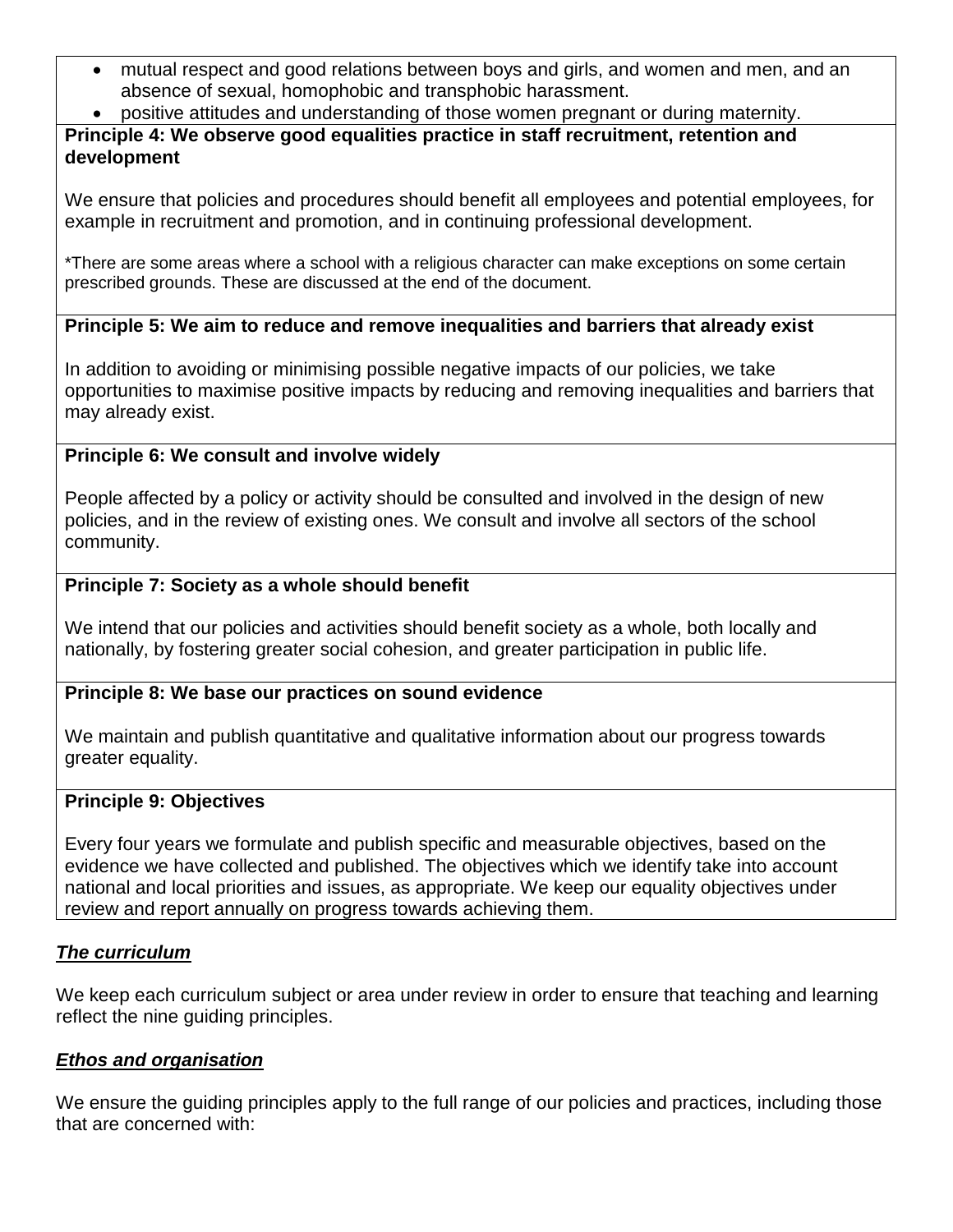- pupils' progress, attainment and achievement
- pupils' personal development, welfare and well-being
- teaching styles and strategies
- admissions and attendance \*
- staff recruitment, retention and professional development \*
- care, guidance and support
- behaviour, discipline and exclusions
- working in partnership with parents, carers and guardians
- working with the wider community.

\*These items are discussed further at the end of the policy as there are exceptions for schools with a religious character.

#### *Addressing prejudice and prejudice-related bullying*

The school is opposed to all forms of prejudice which stand in the way of fulfilling the legal duties.

There is guidance in the staff handbook and behaviour policy on how prejudice-related incidents should be identified, assessed, recorded and dealt with. Information relating to the protected characteristics is displayed in the staff room.

We take seriously the importance of recording the numbers, types and seriousness of prejudicerelated incidents at our school and how they are dealt with. We also investigate potential patterns and trends of incidents.

#### *Roles and responsibilities*

The governing body is responsible for ensuring that the school complies with legislation, and that this policy and its related procedures and action plans are implemented. An identified member of the governing body has a supporting role regarding the implementation of this policy.

The headteacher is responsible for implementing the policy; for ensuring that all staff are aware of their responsibilities and are given appropriate training and support; and for taking appropriate action.

All staff are expected to:

- promote an inclusive and collaborative ethos in their classroom
- respond to prejudice-related incidents that may occur
- incorporate the principles of this policy into the curriculum
- keep up-to-date with equalities legislation relevant to their work.

#### *Information and resources*

We ensure that the content of this policy is known to all staff and governors and, as appropriate, to all pupils and their parents and carers. The policy id published on the school website.

All staff and governors are signposted towards a selection of resources which discuss and explain concepts of equality, diversity and community cohesion in appropriate detail.

#### *Religious observance*